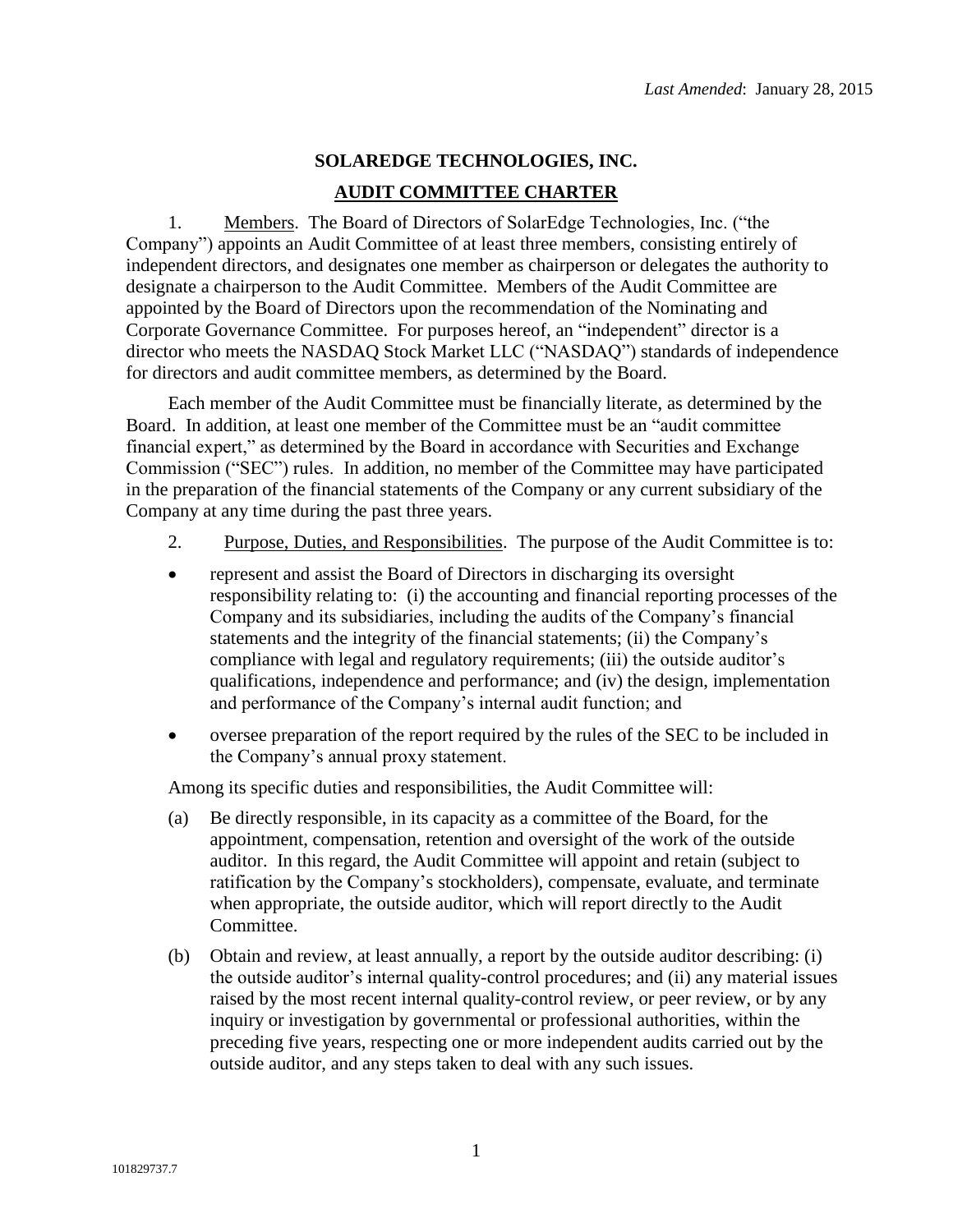- (c) Approve in advance all audit and permissible non-audit services to be provided by the outside auditor, and establish policies and procedures for the pre-approval of audit and permissible non-audit services to be provided by the outside auditor.
- (d) At least annually, consider the independence of the outside auditor, and, consistent with rules of the Public Company Accounting Oversight Board ("PCAOB"), obtain and review a report by the outside auditor describing any relationships between the outside auditor, and the Company or individuals in financial reporting oversight roles at the Company, that may reasonably be thought to bear on the outside auditor's independence and discuss with the outside auditor the potential effects of any such relationships on independence.
- (e) Review and discuss with the outside auditor the matters required to be discussed by the outside auditor under Auditing Standard No. 16, as adopted by the PCAOB and amended from time to time, including any problems or difficulties the outside auditor encountered in the course of its audit work and management's response.
- (f) Meet to review and discuss with management and the outside auditor the annual audited and quarterly financial statements of the Company (including the Company's specific disclosures under "Management's Discussion and Analysis of Financial Condition and Results of Operations") and the independent auditor's reports related to the financial statements.
- (g) Recommend to the Board based on the review and discussion described in paragraphs (d) - (f) above, whether the financial statements should be included in the Annual Report on Form 10-K.
- (h) Receive reports from the outside auditor and management regarding, and review and discuss the adequacy and effectiveness of, the Company's internal controls, including any significant deficiencies in internal controls and significant changes in internal controls reported to the Audit Committee by the outside auditor or management.
- (i) Receive reports from management regarding, and review and discuss the adequacy and effectiveness of, the Company's disclosure controls and procedures.
- (j) Review and discuss with the principal internal auditor of the Company: (1) the annual audit plan and the adequacy of internal audit resources; and (2) the results of the internal audit program.
- (k) Annually review and discuss the performance and effectiveness of the internal audit function.
- (l) Review and concur in the appointment, and dismissal when appropriate, and compensation of the principal internal auditor.
- (m) Review and discuss earnings press releases, and corporate practices with respect to earnings press releases and financial information and earnings guidance provided to analysts and ratings agencies.
- (n) Review and discuss the Company's practices with respect to risk assessment and risk management.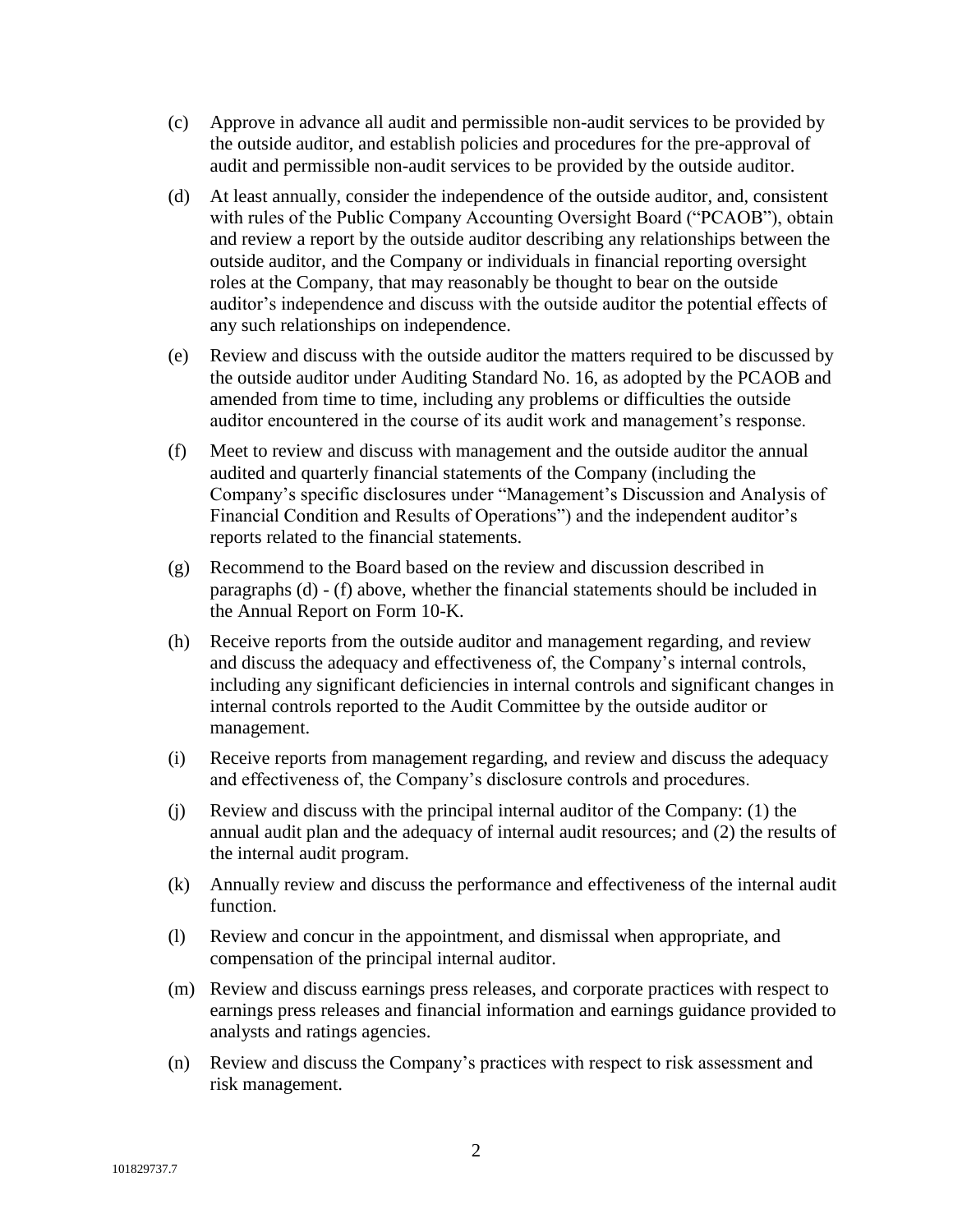- (o) At least annually, review and approve on behalf of the Company and its applicable subsidiaries, the Company's decision to enter into swaps that are exempt from exchange-execution and clearing under "end-user exception" regulations established by the Commodity Futures Trading Commission, and review and discuss with management applicable Company policies governing the Company's use of swaps subject to the end-user exception.
- (p) Oversee the Company's compliance program with respect to legal and regulatory requirements, including the Company's code(s) of conduct and the Company's policies and procedures for monitoring compliance; and at least annually, meet to review the implementation and effectiveness of the Company's compliance program with the general counsel, who shall have the authority to communicate directly to the Audit Committee, promptly, about actual and alleged violations of law or the Company's code(s) of conduct, including any matters involving criminal or potential criminal conduct.
- (q) Establish and oversee procedures for handling reports of potential misconduct, including: (1) violations of law or the Company's code(s) of conduct; (2) complaints regarding accounting, internal accounting controls, auditing and federal securities law matters; and (3) the confidential, anonymous submission of concerns by employees regarding accounting, internal accounting controls, auditing and federal securities law matters.
- (r) Establish and periodically review policies and procedures for the review, approval and ratification of related person transactions, as defined in applicable SEC rules, and review related person transactions.
- (s) Establish policies for the hiring of employees and former employees of the outside auditor.
- (t) Annually evaluate the performance of the Audit Committee and assess the adequacy of the Audit Committee charter.

3. Outside Advisors. The Audit Committee will have the authority to retain such outside counsel, accountants, experts and other advisors as it determines appropriate to assist it in the performance of its functions and will receive appropriate funding, as determined by the Audit Committee, from the Company for payment of compensation to any such advisors and for the payment of ordinary administrative expenses that are necessary or appropriate in carrying out the Audit Committee's duties.

4. Meetings. The Audit Committee will meet at least quarterly, either in person or telephonically, and at such times and places as the Audit Committee determines. The Audit Committee will meet separately in executive session, periodically, with each of management, the principal internal auditor of the Company (or if there is no internal auditor, Company personnel primarily responsible for the design and implementation of the Company's internal audit function), the outside auditor and the general counsel. The Audit Committee will report regularly to the full Board of Directors with respect to its activities. The majority of the members of the Audit Committee constitutes a quorum.